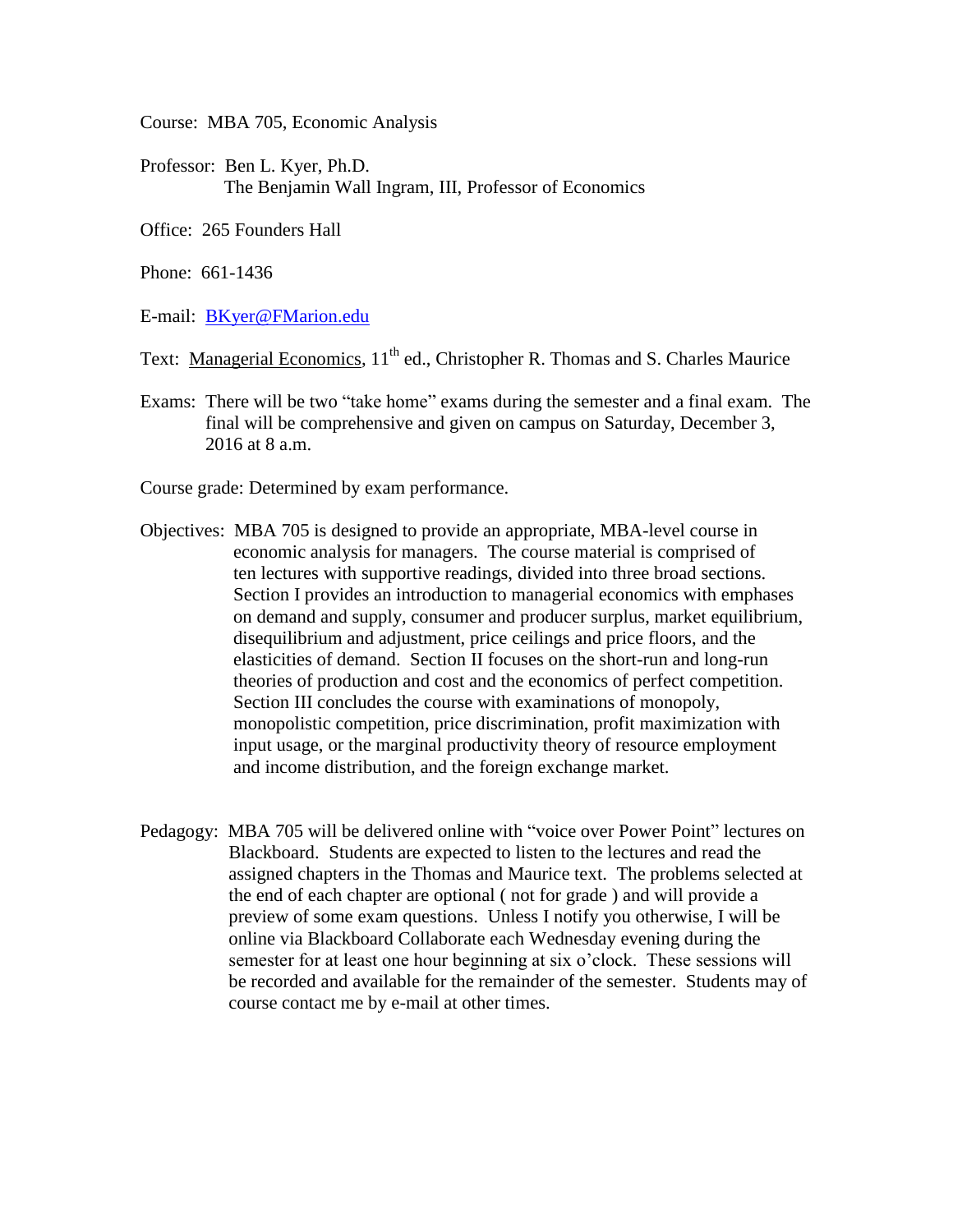### LECTURES AND READINGS

### I. The Market Mechanism and the Elasticities of Demand

- A. Lecture 1, An Introduction 1. Thomas and Maurice, Chapter 1
- B. Lecture 2, The Market Mechanism
	- 1. Thomas and Maurice, Chapter 2
	- 2. Milton Friedman, Free To Choose, Introduction and Chapter 1

# C. Lecture 3, The Elasticities of Demand

- 1. Thomas and Maurice, Chapter 6
- 2. Alfred Marshall, Principles of Economics, Book III, Chapter IV

### II. Production, Cost and Perfect Competition

- A. Lecture 4, The Short-Run Theory of Production and Cost
	- 1. Thomas and Maurice, Chapter 8
	- 2. Alfred Marshall, Principles of Economics, Book V, Chapter V
- B. Lecture 5, The Long-Run Theory of Production and Cost
	- 1. Thomas and Maurice, Chapter 9
	- 2. Adam Smith, An Inquiry Into The Nature and Causes of The Wealth of Nations, Book I, Chapter I
- C. Lecture 6, Managerial Decisions With Perfect Competition
	- 1. Thomas and Maurice, Chapter 11, pages 392 422.
	- 2. Joan Robinson, "What is Perfect Competition", Quarterly Journal of Economics, November 1934.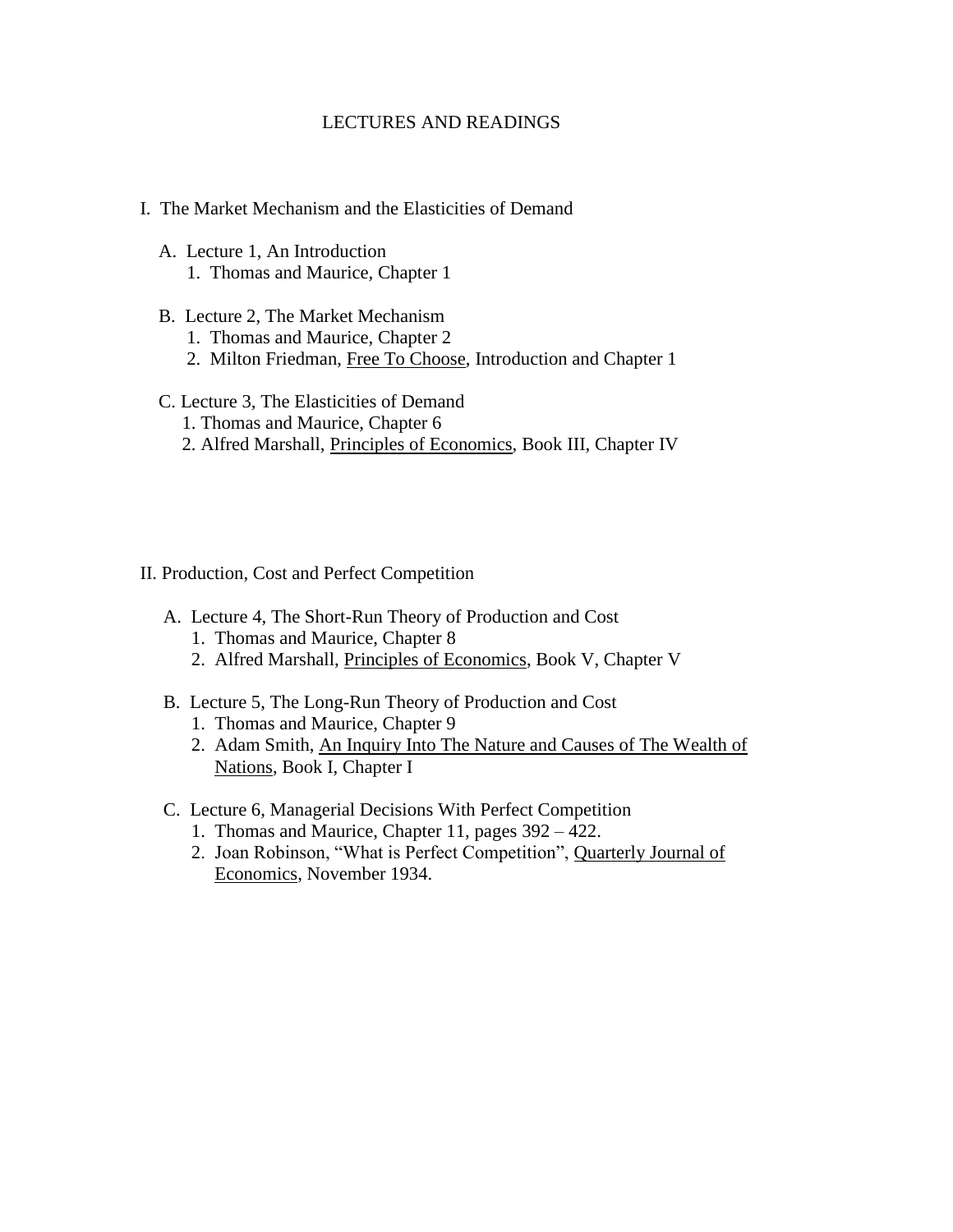- III. Imperfect Competition and Other Stuff
	- A. Lecture 7, Managerial Decisions With Imperfect Competition
		- 1. Thomas and Maurice, Chapter 12 and
		- 2. Thomas and Maurice, Chapter 16, pages 656 673.
		- 3. Milton Friedman, Capitalism and Freedom, Chapter 8
	- B. Lecture 8, Price Discrimination
		- 1. Thomas and Maurice, Chapter 14
	- C. Lecture 9, Profit Maximization with Labor and Capital
		- 1. Thomas and Maurice, Chapter 11, pages 423 end
		- 2. Adam Smith, An Inquiry Into The Nature and Causes of The Wealth of Nations, Book I, Chapter X, Part I.
	- D. Lecture 10, International Monetary Economics
		- 1. Milton Friedman, "The Case for Flexible Exchange Rates", in Essays in Positive Economics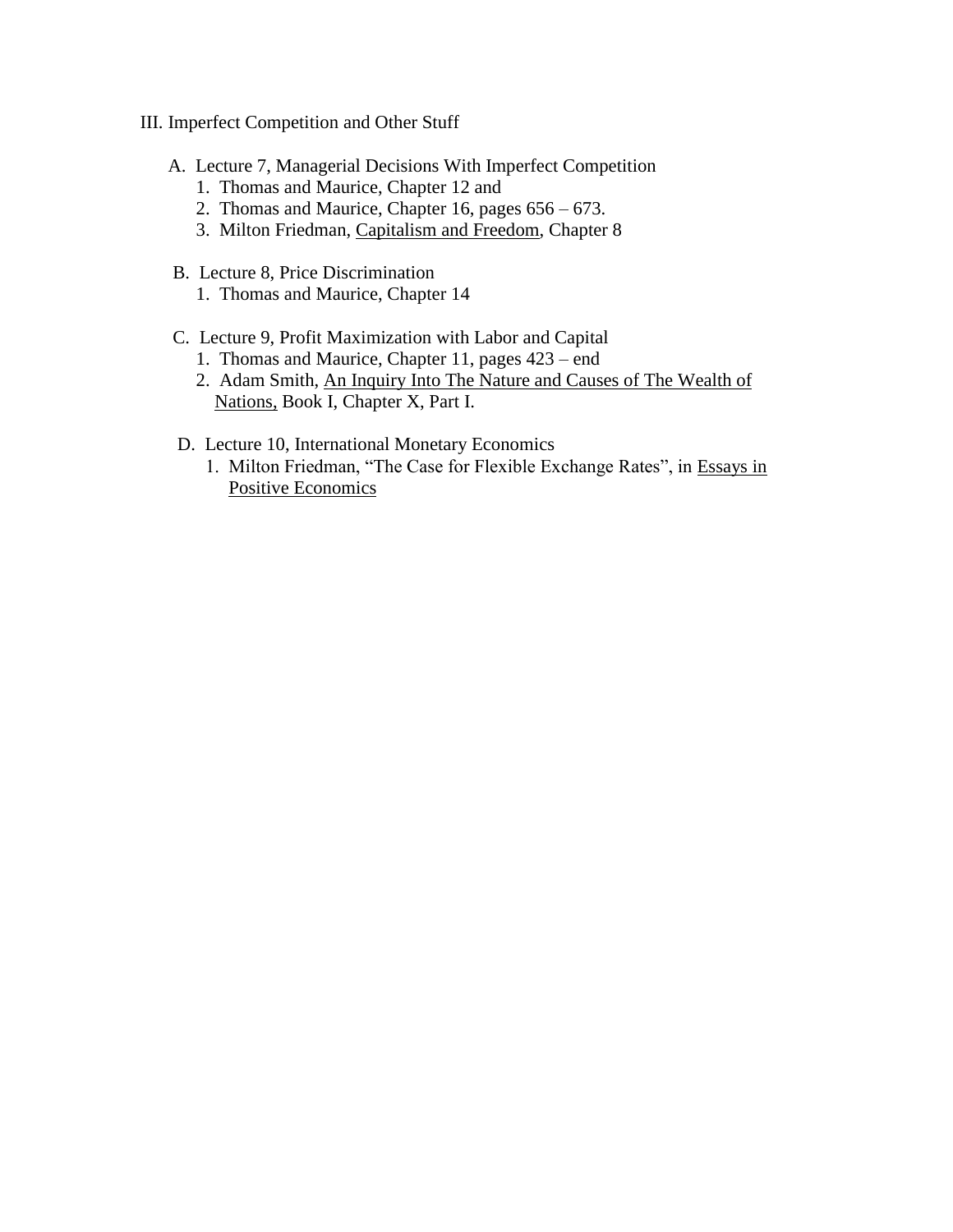## Tentative Schedule

August 27: On campus

August 31: Lecture 1

September 7: Lecture 2

September 14: Lecture 2 continued

September 21: Lecture 3 Exam 1 ( take home ) posted on Blackboard

September 28: Lecture 4 Exam 1 due not later than seven p.m.

October 5: Lecture 4 continued

October 12: Lecture 5

October 19: Lecture 5 continued

October 26: Lecture 6

November 2: Lecture 6 continued Exam 2 ( take home ) posted on Blackboard

November 9: Lecture 7 Exam 2 due not later than seven p.m.

November 16: Lecture 8

November 23: Lecture 9

November 30: Lecture 10

December 3: Final Exam, comprehensive and on campus at eight a.m.